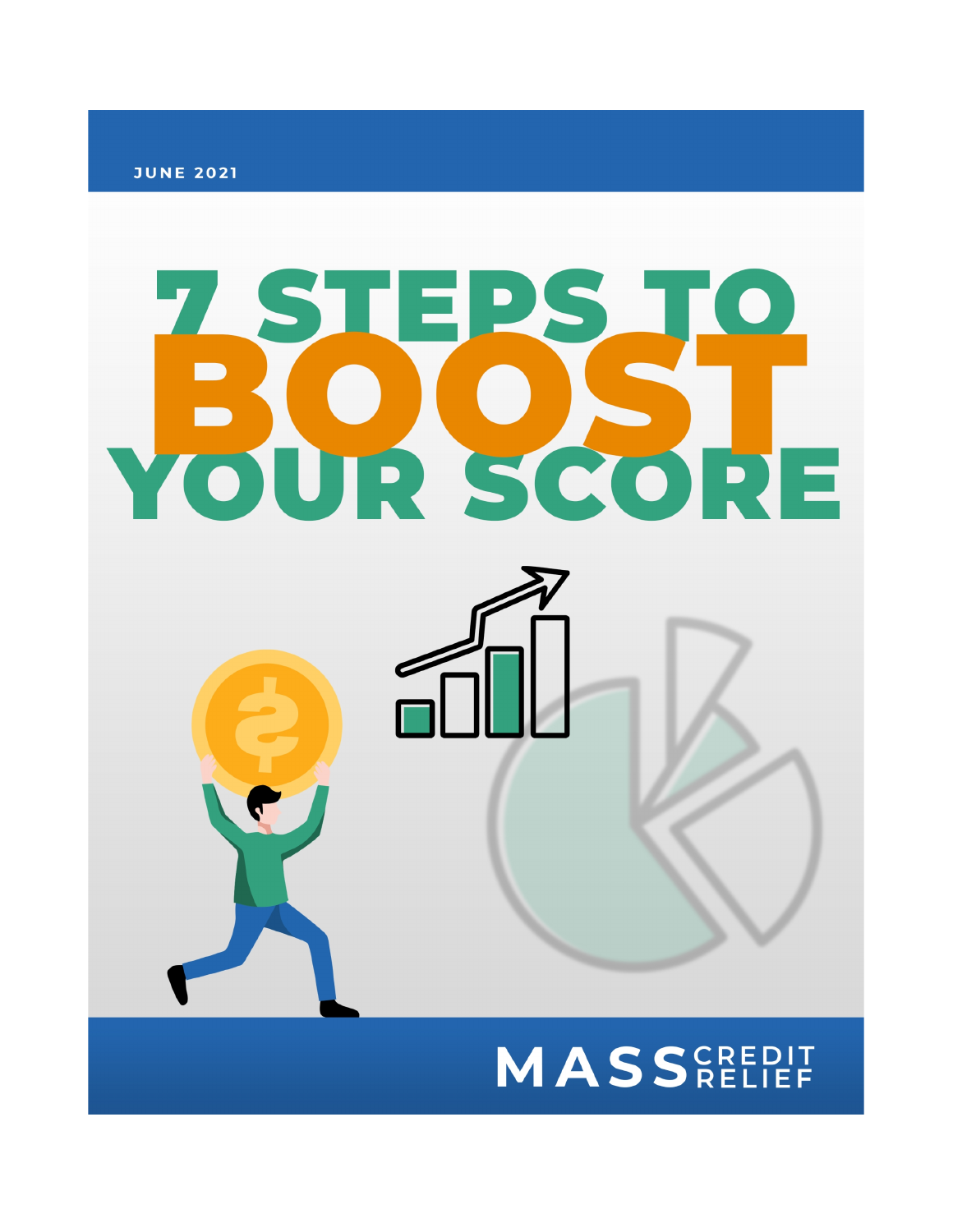

# **SEVEN STEPS TO BOOST YOUR FICO SCORE**

# **1. Correct all inaccuracies on your Credit Report.**

Go through your credit reports very carefully. Especially look for; late payments, charge-offs, collections or other negative items that aren't yours, accounts listed as "settled," "paid derogatory," "paid charge-off" or anything other than "current" or "paid as agreed" if you paid on time and in full, accounts that are still listed as unpaid that were included in a bankruptcy, negative items older than seven years (10 in the case of bankruptcy) that should have automatically fallen off your report (you must be careful with this last one, because sometimes scores actually go down when bad items fall off your report. It's a quirk in the FICO credit-scoring software, and the potential effect of eliminating old negative items is difficult to predict in advance). Also make sure you don't have duplicate collection notices listed. For example; if you have an account that has gone to collections, the original creditor may list the debt, as well as the collection agency. Any duplicates must be removed!

#### **2. Make sure that your proper credit lines are posted on your Credit Reports.**

Often, in an effort to make you less desirable to their competitors, some creditors will not post your proper credit line. Showing less available credit can negatively impact your credit score. If you see this happening on your credit report, you have a right to complain and bring this to their attention. If you have bankruptcies that should be showing a zero balance…make sure they show a zero balance! Very often the creditor will not report a "bankruptcy charge-off" as a zero balance until it's been disputed.

# **3. If you have any negative marks on your credit report, negotiate with the creditor/lender to remove it.**

If you are a long time customer and it's something simple like a one-time late payment, a creditor will often wipe it away to keep you as a loyal customer. If you have a serious negative mark (such as a long overdue bill that has gone to collections), always negotiate a payment in exchange for removal of the negative item. Always make sure you have this agreement with them in writing. Do not pay off a bill that has gone to collections unless the creditor agrees in writing that they will remove the derogatory item from your credit report. This is important; when speaking with the creditor or collection agency about a debt that has gone to collections, do not admit that the debt is yours. Admission of debt can restart the statute of limitations, and may enable the creditor to sue you. You are also less likely to be able to negotiate a letter of deletion if you admit that this debt is yours. Simply say "I'm calling about account number " instead of "I'm calling about my past due debt."